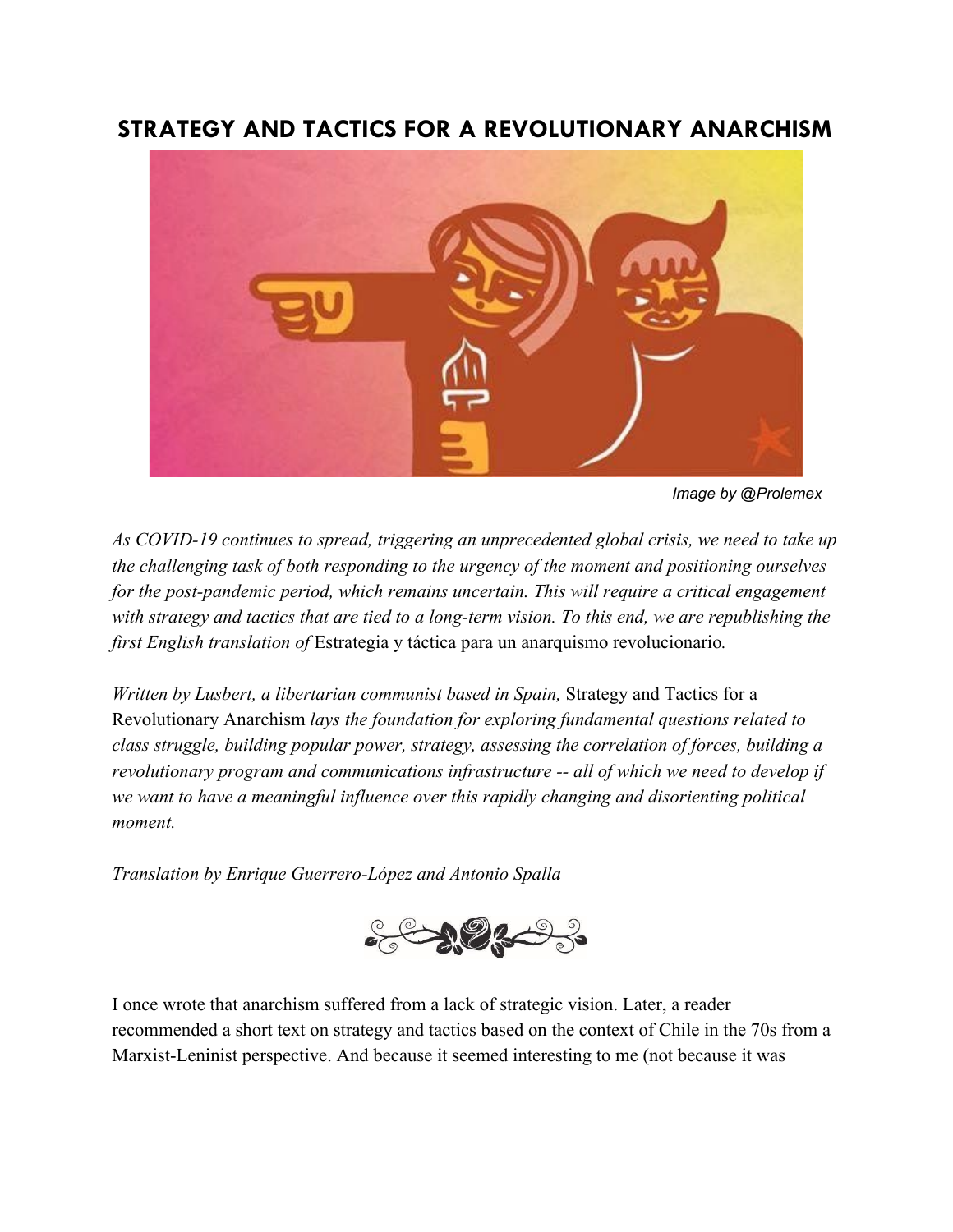marxist or Chilean, but because of the concepts developed within it), I decided to adapt it for anarchism today. The result is an article, also available to download and print as a [PDF here.](https://drive.google.com/drive/folders/0BwTm5UulmfjAa2o3QnNWR3VteXc)

## **A Small Clarification**

Why a revolutionary anarchism if anarchism is already revolutionary? The answer to this question has its origins in the atomization that anarchism has suffered from up to this day, in which tendencies emerged that rejected everything that was or smelled of socio-political intervention, libertarian socialism as a final goal or other issues, making anarchism a radical parody of self-complacency and ideological consumption, a hobby and an individual or gang lifestyle. These liberal conceptions of anarchism are what lead to currents incapable of—or directly rejecting—producing conjunctural analysis, strategic vision, programs, roadmaps, proposals, social insertion, creating structures for social struggle and building an anarchist political tendency with a mass-oriented project through the strategy of popular power that points toward libertarian socialism, since it does not start from anarchism as a political path toward socialism, but from anarchism as a way of living. It is for this reason that the title carries the qualifier revolutionary, because we argue that anarchism is a politics of revolutionary transformation and not radical liberalism.

This adaptation aims to lay the foundation to develop the tools necessary for giving rise to a revolutionary anarchism without having to add a qualifier. To do this, we will discuss questions about class struggle, strategy, correlation of forces, the program and more.

## **Introduction**

We begin with class society, which results from a structural social inequality in the capitalist system, where the ruling class is the owner of the means of production, the resources of the land and capital on the one hand (the ruling class, the bourgeoisie) and, on the other, dispossessed majorities that sell their labor power to the capitalists to obtain a wage (the working classes).

The existence of exploited and exploiters will bring about a conflict: the class struggle, in which each social class fights for its objective class interests. This struggle is fought unevenly, where the bourgeoisie is the one that has an advantage and intends to perpetuate itself in control, while the working classes remain disjointed and the vast majority carry on without having a sense of socialism or class emancipation.

Nevertheless, around the world there are still class-based organizations that fight to defend wages, jobs, collective bargaining, contracts, dignified conditions at work, job security, etc. These demands generally favor the working class. However, these demands, although fair and necessary in that through struggle the working class learns to defend its interests, do not reach the point of being revolutionary since they lack a revolutionary backbone that points toward the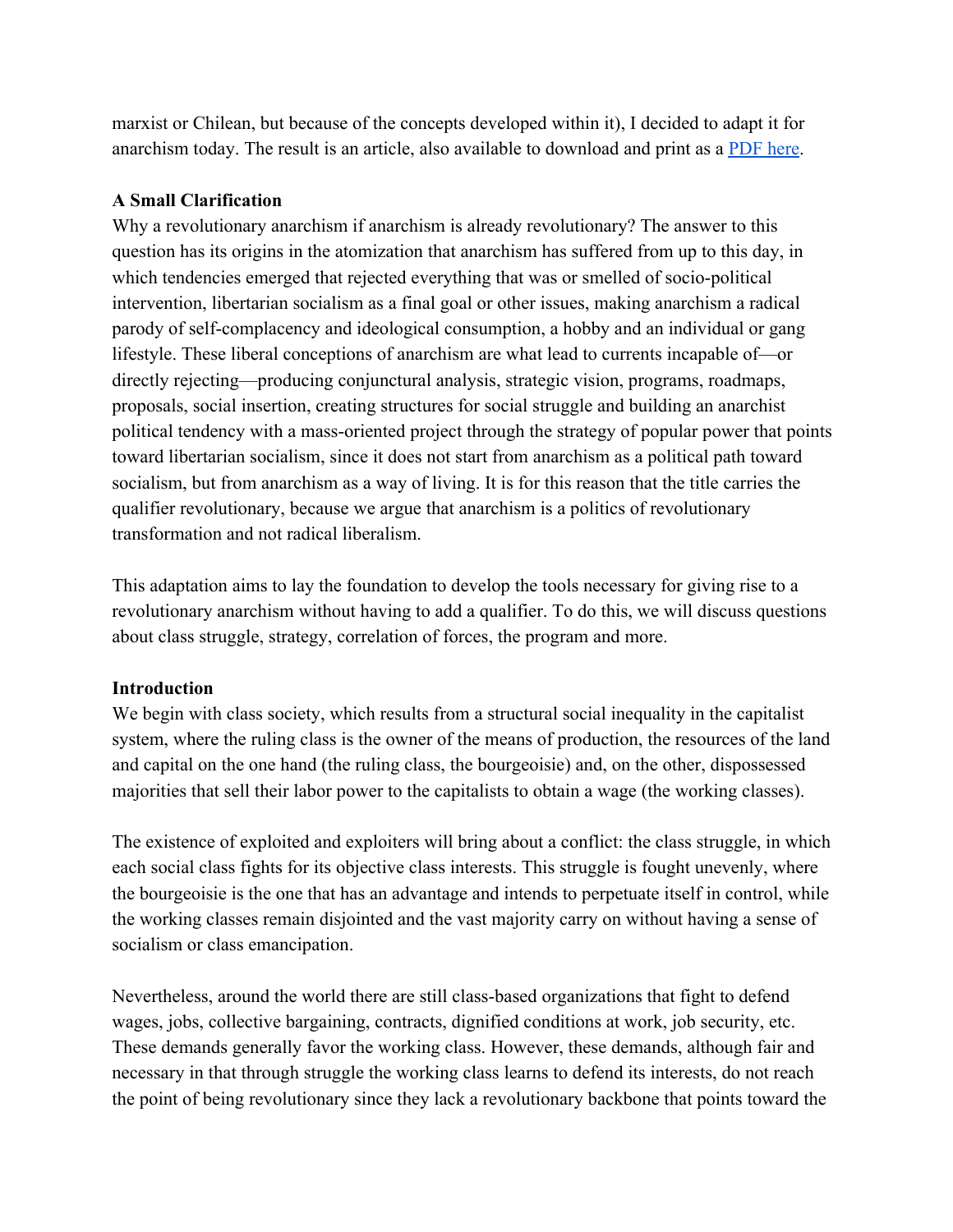seizure and socialization of the means of production, the land and the instruments of work—in short, toward socialism. In other words, these struggles are not enough to achieve class emancipation, because that will only come with socialism as a goal.

The revolutionary left, and with it anarchism, assumes that the class struggle is a protracted war with many open fronts, not only in the workplace, and that, like every war, to achieve the final victory, it is necessary to equip ourselves with tools that allow us to materialize our libertarian socialist political project. Neither time nor reason nor any abstraction will inevitably lead us to socialism. It is the working class that will have to materialize it by surpassing the current system of capitalist exploitation, since the ruling class will logically not give up its privileged position and will utilize all the structures and means necessary to stay in power. If we want to implement libertarian socialism, we have to start by building counterpower that challenges the dominance of the ruling class and directly confronts the status quo to overthrow them.

Therefore, these theses lead us to other approaches about the structures we need (a revolutionary party, an organization of cadres, unions, neighborhood assemblies ...?), about the immediate objectives to be determined (housing, work, public services, territories ...), how to increase popular forces, their real power and the creation of counterpowers, how we will spread our messages and struggles to increase these forces and consolidate ourselves as a political alternative and movement. All this we will develop throughout the text.

## **Strategy and Tactics**

Strategy is a series of methods of planning, organization and execution of various tactical operations to achieve a concrete objective. As we said in the introduction, class struggle is understood as a prolonged war and as such, to win a war it is necessary to develop and implement strategic plans that start from a conjunctural analysis, that is, tools of analysis that allow us to understand the material and social reality that surrounds us, taking into account the following factors (We will accompany the theoretical explanations with a case study written in italics):

- The scenario in which the battles will take place. It is the physical space where the class struggle and its temporary manifestations will take place (fronts: labor, territorial, public services, etc)
- The real strength and weaknesses the enemy possesses.
- The real strength and weaknesses we possess.

*In a subway company, the management wants to restructure the workforce by putting forward a package of downgrades that touch salaries, working hours, shifts and breaks. The staff is dissatisfied with management's decision and a labor dispute begins. Suppose*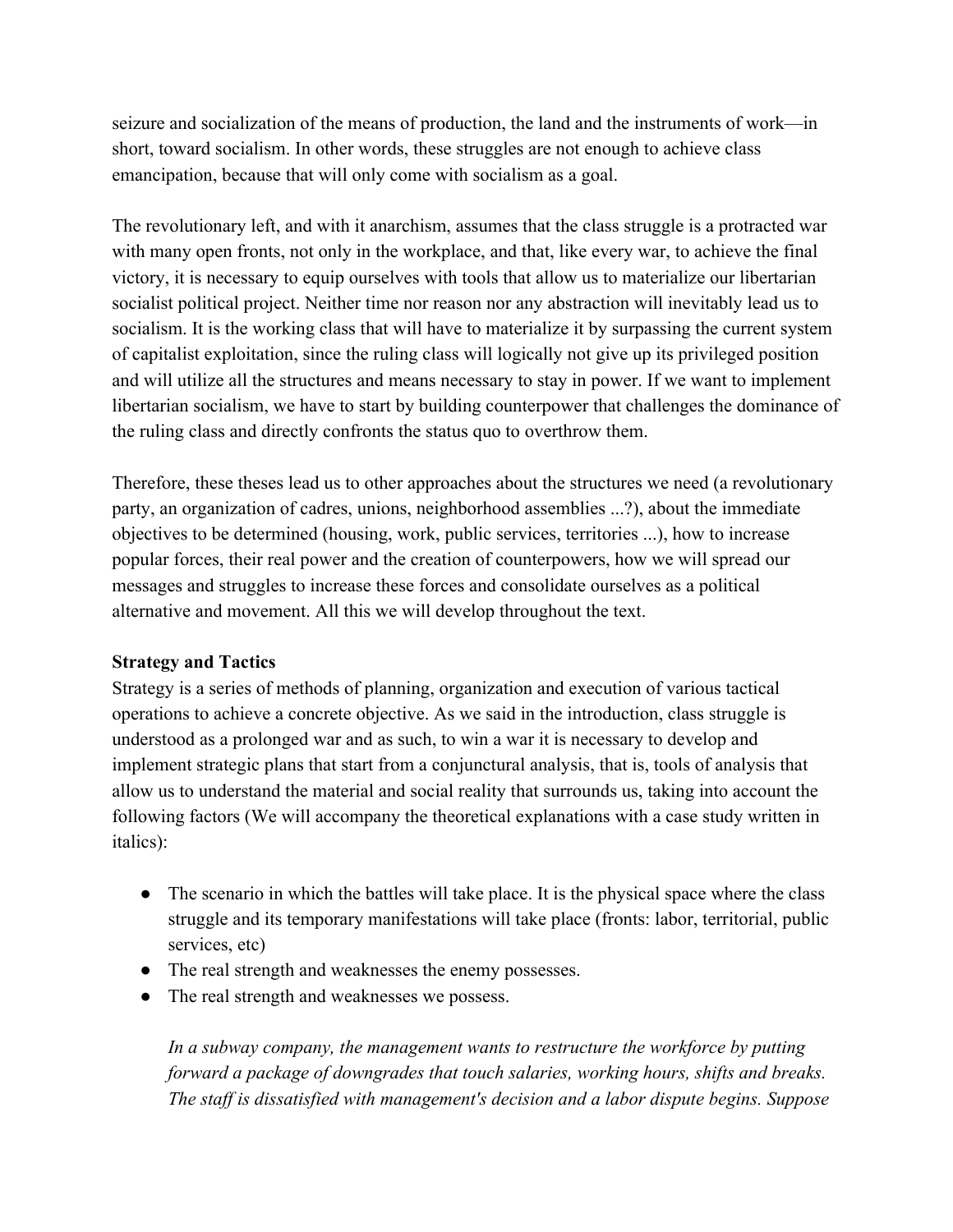*a priori the company can apply it without problems. On the workers side, most of the workforce is not unionized, and the representation of the only combative union that exists is low compared to the mainstream union, which tends more toward dialogue than confrontation.*

We will call the balance of forces on both sides a correlation of forces, which can be in favor of the enemy when their forces are superior to ours, or they can be favorable to our class when the opposite happens. At the current juncture, the correlation of forces is clearly favorable to the capitalist class. Therefore, through strategy we intend to reverse this situation, trying to tip the balance of the correlation of forces in our favor.

*As we can see, the initial situation is based on an inequality in the correlation of forces in which the balance leans in favor of the employer. However, the climate within the workforce is marked by outrage and therefore, an opportunity was opened for that outrage to be articulated in an organized response capable of tipping the scales. This is where the strategic question arises to change that correlation of forces.*

Tactics are each of the movements that are carried out within a strategic framework to achieve positions of intermediate advantage that bring us closer to a partial or final strategic objective. The difference between a partial and a final objective is that in the first instance, they try to gain a key position and change part of the correlation of forces or secure a better position to change it; while in the second, the final defeat of the enemy is the intention.

In the context of a dynamic situation, strategic plans must always be adapted to the changes that occur, and therefore, it is essential to assess and evaluate, in cycles of change, the achievement or not of strategic objectives set out above and adapt the road maps and strategic lines appropriate to each circumstance. These processes for determining which strategies to implement will come from experiences in the course of struggles, where we will learn from mistakes and successes.

*While the mainstream unions called for calm and for a seat at the negotiating table, the staff criticized the moderate position that only suggested that the package of policies were not so aggressive for these unions, which also creates an atmosphere of distrust towards them, both among the unorganized and the bases of those unions. The position of the combative union is to call an indefinite strike that ends up being approved in an assembly of workers where the majority of the workforce participated. Once the strike has begun, we can see the movements of each side.*

*The ultimate goal of the company is to defeat the strike and apply its policies. For this purpose, it will resort to various strikebreaking tactics: divide the workforce and*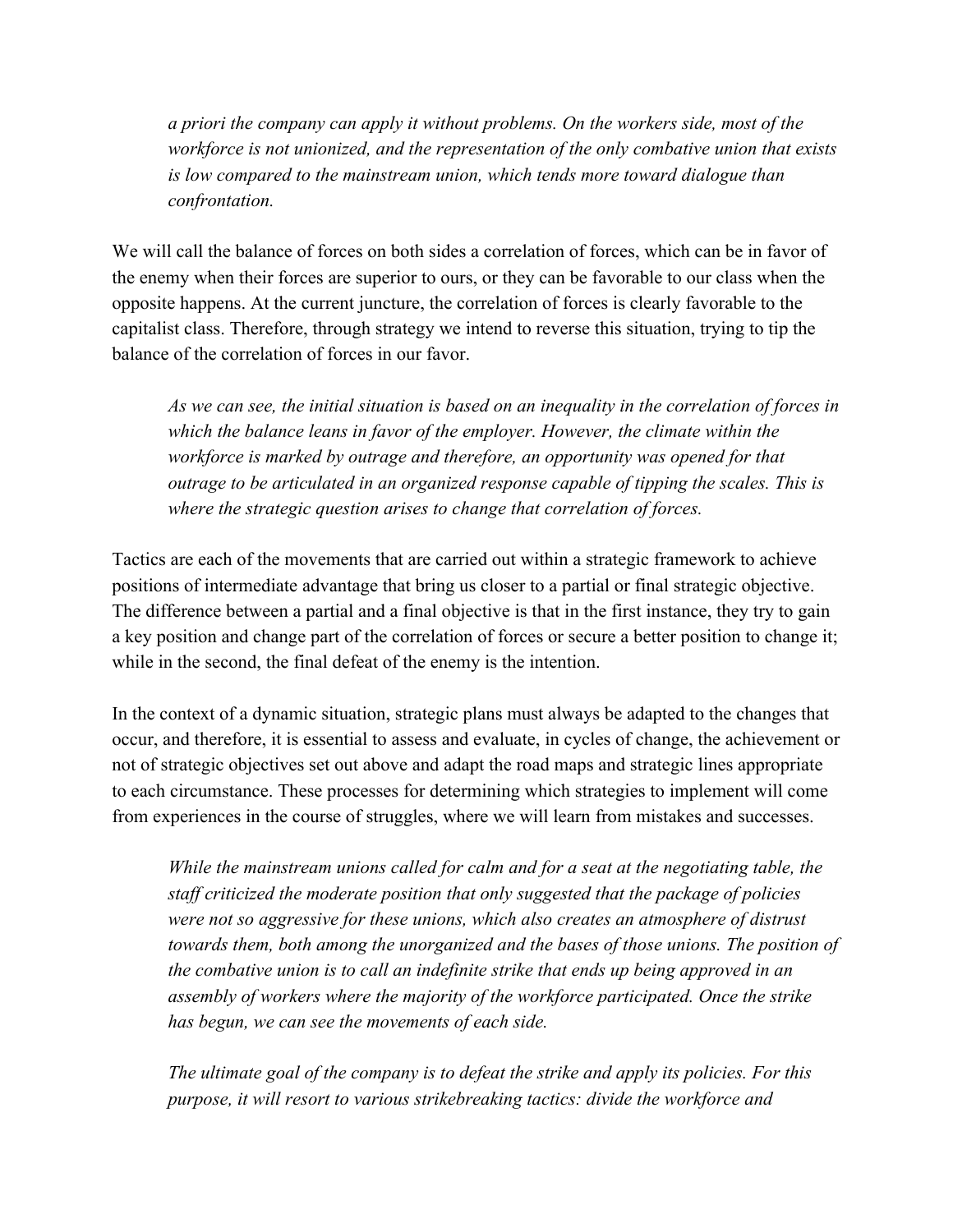*generate a climate of disunity, use the yellow unions so that they convince the Strikers to call off the strike, decree abusive minimum services, promote scabbing or generate a negative opinion towards the strikers through the media.*

*The final objective (we can say immediate) for the workforce is that, since downgrade is unjustified, it must be withdrawn in its entirety. With the call for a strike, the workforce has already gained strength and thus will be able to move further towards its victory. But for this, they will have to use tactics that not only neutralize the bosses' attacks, but allow them to win and impose their demands. Tactics such as offering free service for the duration of the strike and converging with the demands of the subway users, would win over the sympathies of the population and at the same time could be a measure against the minimum abusive services, seek media coverage and support, cross the sectoral border converging with other social movements, create a list of demands and force negotiating positions according to the list…*

We can see these types of strategies in the military:

- 1. The strategy of direct confrontation consists of using all available forces and throwing them against the enemy on all fronts. This strategy is correct when your real strength is much greater than that of the enemy.
- 2. The strategy of enclosure consists of attacking the flanks until the enemy is surrounded, isolating it and preventing it from communicating with the outside to receive reinforcements. This option, together with the following, is used when the correlation of forces is more or less balanced or unfavorable.
- 3. The strategy of division consists of attacking a weak point and advancing through it until the enemy is divided so that communications are cut between the enemy territories.



The purpose of strategy is to increase our forces in order to turn a situation of unfavorable correlation of forces into a favorable one that allows us to achieve the final victory: the defeat of capitalism and the triumph of libertarian socialism. A good strategy is one that, based on a conjunctural analysis, is capable of generating methods of action that allow the real advance of our forces to the detriment of those of the enemy. A strategy is wrong when it stems from an erroneous analysis or leaves out the correlation of forces and this could make for a waste of time and lead us to hard defeats. Thus, for example, the current insurrectionist trend is using the direct confrontation strategy without having a real force superior to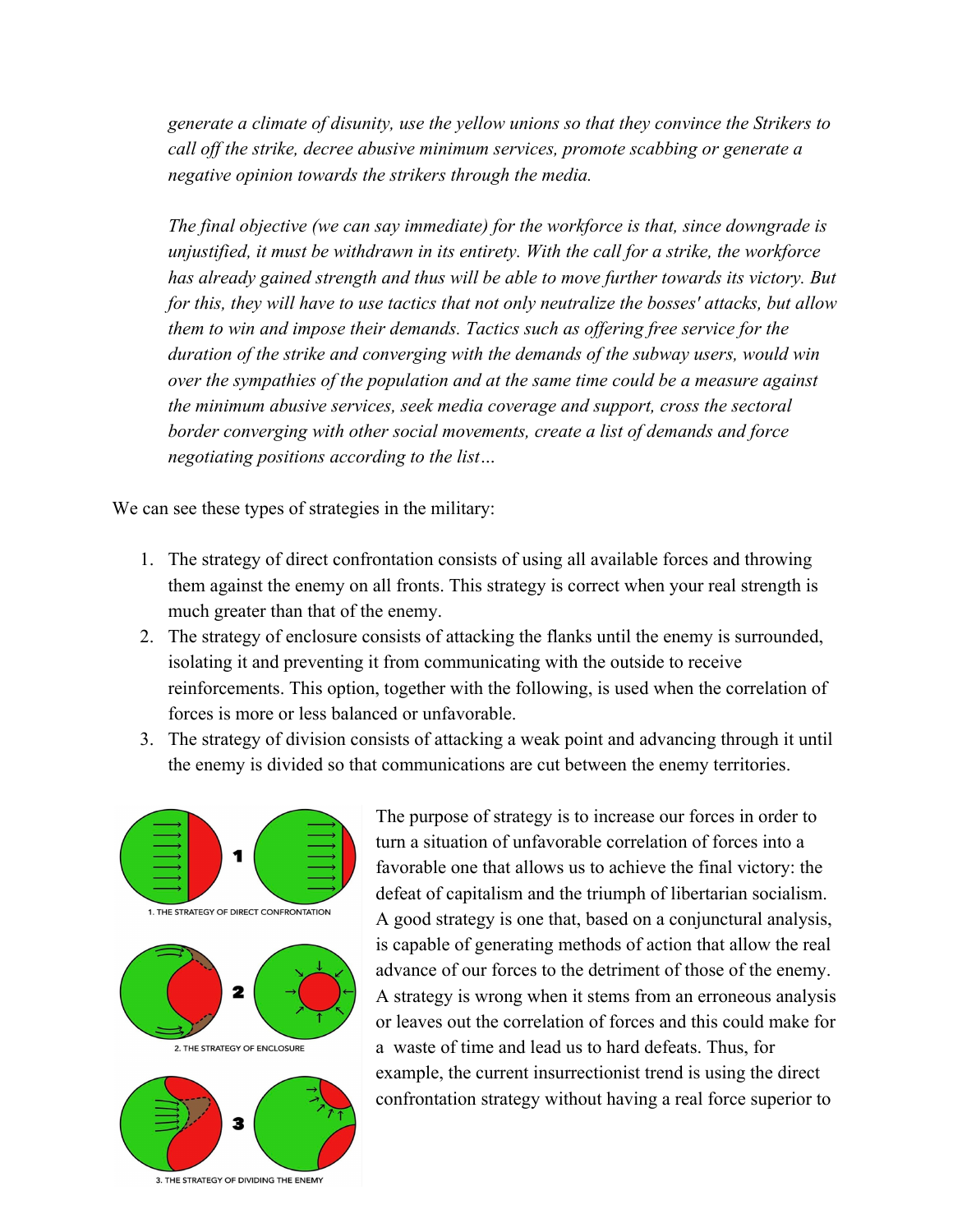that of the enemy, which is leading them to a lost war from the outset, wrapped up in cycles of repression.

# **Correlation of Forces**

The correlation of forces is another important factor in the development of strategies. To do this, we must first understand the smallest parts -- that is, force itself -- which we will distinguish in two:

- 1. **Real force.** It is the real material capacity of a movement, a social class or a political force. In other words, they would be the forces that exist at any given time.
- 2. **Potential or possible force.** It is the one that can be achieved if the appropriate strategies are adopted, that is, a social sector that at a certain moment is still outside the movement or political force but that has the possibility of being part of the real force and increasing its effective base.

In the same way, we can talk about the real correlation of forces as the situation of our real forces in the immediate scenario, and the possible correlation of forces as that which is expected depending on the strategies implemented by the forces present on the stage.

Through strategy, the expectation is that potential or possible force becomes a real force, resulting in a change in the correlation of forces. Taking the previous practical example, we could say that the outrage of the workforce and its disagreement or indifference with respect to the downgrade would be the possible force used to materialize a real force. The real force at that time would be the combative union or the organized and mobilized sector of the workforce. However, in the correlation of forces at the time before the strike, it was unfavorable for the workers; this changes when the strike is called.

Discontent in itself is not able to stop the cuts; it's necessary to organize it and mobilize it around a series of demands, not only to reject the bosses' attacks but also to demand measures that benefit the workforce, to reach better negotiating positions or so negotiations are carried out within the field and the rhythms determined by the workforce, not management.

When the organized and mobilized sector of the workforce is able to read the situation and put on the table tools (strike committee) that allow for organizing a real response by winning over the sector that is not well positioned or not outraged, ensuring that everyone works together to carry out the strike and adhere to a set of demands from the strike committee, that possible force will have become a real force. It will be then when there will be possibilities to change the balance of the correlation of forces.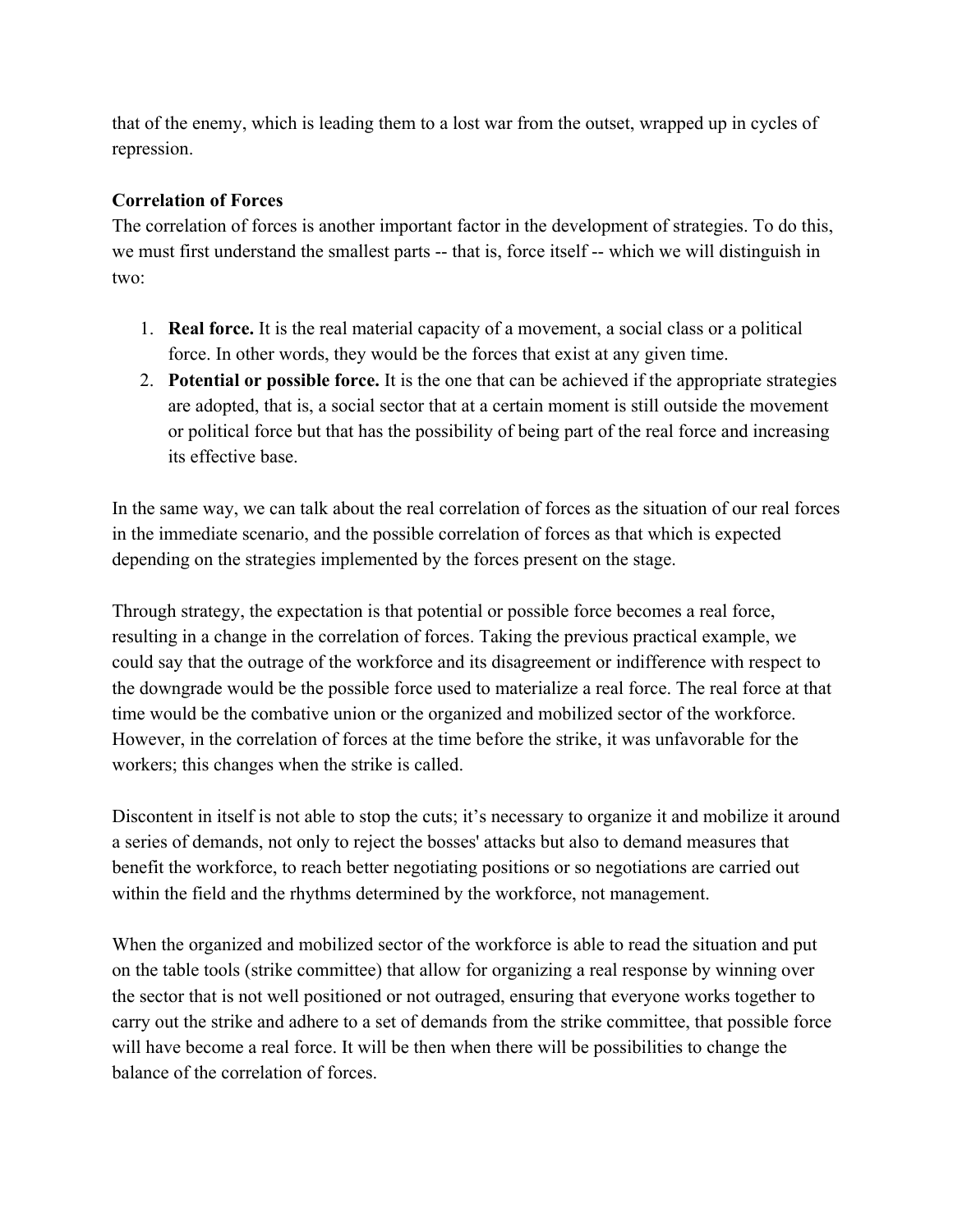#### **Offensive and Defensive**

When the balance of the correlation of forces leans in favor of the ruling classes, proposing a direct offensive would be suicidal for any revolutionary tendency. In this situation, it would be better to resort to a defensive posture and one of resistance rather than surrender, since that would be giving into our final defeat. Thus, through resistance we buy time in order to articulate the necessary projects with which to change the correlation of forces and go on the offensive. A constant defensive position sooner or later will overcome the resistance after fatigue sets in from trying to stop enemy offensives, which ultimately ends with the final defeat, or at best, works through inertia.

Continuing with the scenario of the labor struggle in the subway, we could put it this way:

- 1. If through the combative union the workers moved directly into picketing and a list of demands, they would possibly end in defeat. In this case, it would be going on the offensive with an unfavorable correlation of forces. It would be easy for the bosses to discredit them and pit the workforce against them.
- 2. The other way is to opt for a defensive position that helps them buy time and accumulate the necessary forces to take the conflict to another level, where the correlation of forces is more balanced. Encouraging the workforce to oppose the package of policies is a first step to finally put a stop to them. However, if they were only on the defensive, in the end the cuts would be applied through the exhaustion of the workers if they are not organized or mobilized, in addition to the risk of co-optation by the collaborationist unions.
- 3. Seeing that rejection alone is not enough, based on the resistance they have created, they put on the table the need to launch the offensive through the organization and mobilization of the workforce. This is how the indefinite strike is carried out, a list of demands is established, aimed not only at stopping the cuts but also improving working conditions.

A great illustrative example of resistance can be seen in all the social movements that have emerged recently, organized around defensive demands, such as NO to cuts in public services, labor reforms, more restrictive laws, etc. Social movements, lacking a political orientation and a model from which to work from and oppose the neoliberal model, will tend to preserve and defend what already exists, so for example, public education is only proposed as a model when facing cuts in Education as is the case with Health.

As we can see today, the Citizen Tides [1] have virtually disappeared from the social scene. In general, we are facing the end of the mobilization cycle of 15M [2] after the movement hit a ceiling in 2013, subsequently declining, although some movements such as the PAH [3] and neighborhood assemblies have been forged.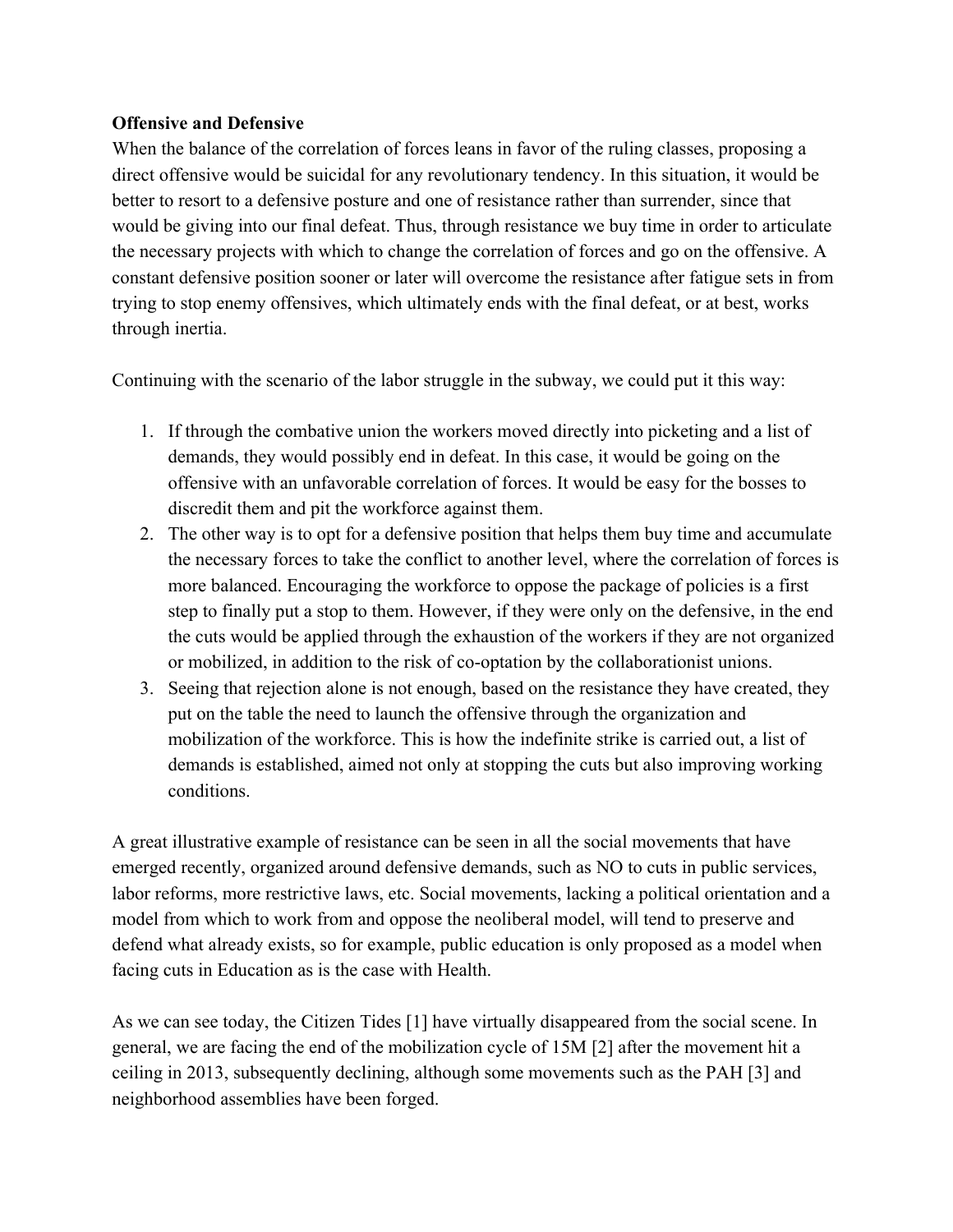When these social movements hit a ceiling, that was the time to continue encouraging them by providing them with a political orientation that proposed new models to work on, such as community management of the education system, Health and other public services, forge ties between different sectors in struggle, etc., and consolidate a political project on which to pivot all social struggles. Only from this point can we launch the offensive, framing these struggles within the strategy of popular power.

## **The Strategy of Popular Power**

The strategy of popular power begins from the premise of accumulation of forces in favor of our class and of generating counterpowers that confront the dominant power and lead to control of all areas of social life, such as public services, the educational system, work, territorial management, etc., through neighborhood assemblies, student organizations, associations of fathers and mothers, labor unions and workers councils, cooperatives, political organizations, etc. Popular power is understood here as the material capacity of a people to realize its revolutionary demands through its own self-organization, which allows it to be articulated as a class, and as an independent and autonomous political force outside the institutions of the State. This popular power would be constituted as a political actor formed by a network of popular institutions, movements and political organizations.

In the case of the strike, the union would be the body to drive mobilizations around a list of demands. To this end, it calls an assembly of workers as an organ so that the workforce participates in the decisions on how to carry out the labor dispute and determine the actions, tactics and strategies to be implemented in the course of the strike, in which they create a legitimate institution with social support to bring the demands of the staff to the negotiating table and mediate with the employers and labor authorities.

Within the framework of this strategy, the tactic of social insertion is used, which consists in participating in social movements and trying to get them to extract small victories in everyday struggles, giving them continuity and dynamism through the application of tactics, strategies, road maps and programs developed from political organizations, with the aim of creating a broad popular movement in which popular power institutions will be created, such as neighborhood assemblies, popular cultural and social centers, etc. if we're talking about the neighborhood sector; unions, workers' councils, etc. in the labor sector...on which the struggles would be articulated and acquire the legitimacy to implement the demands of the popular movements and the working class.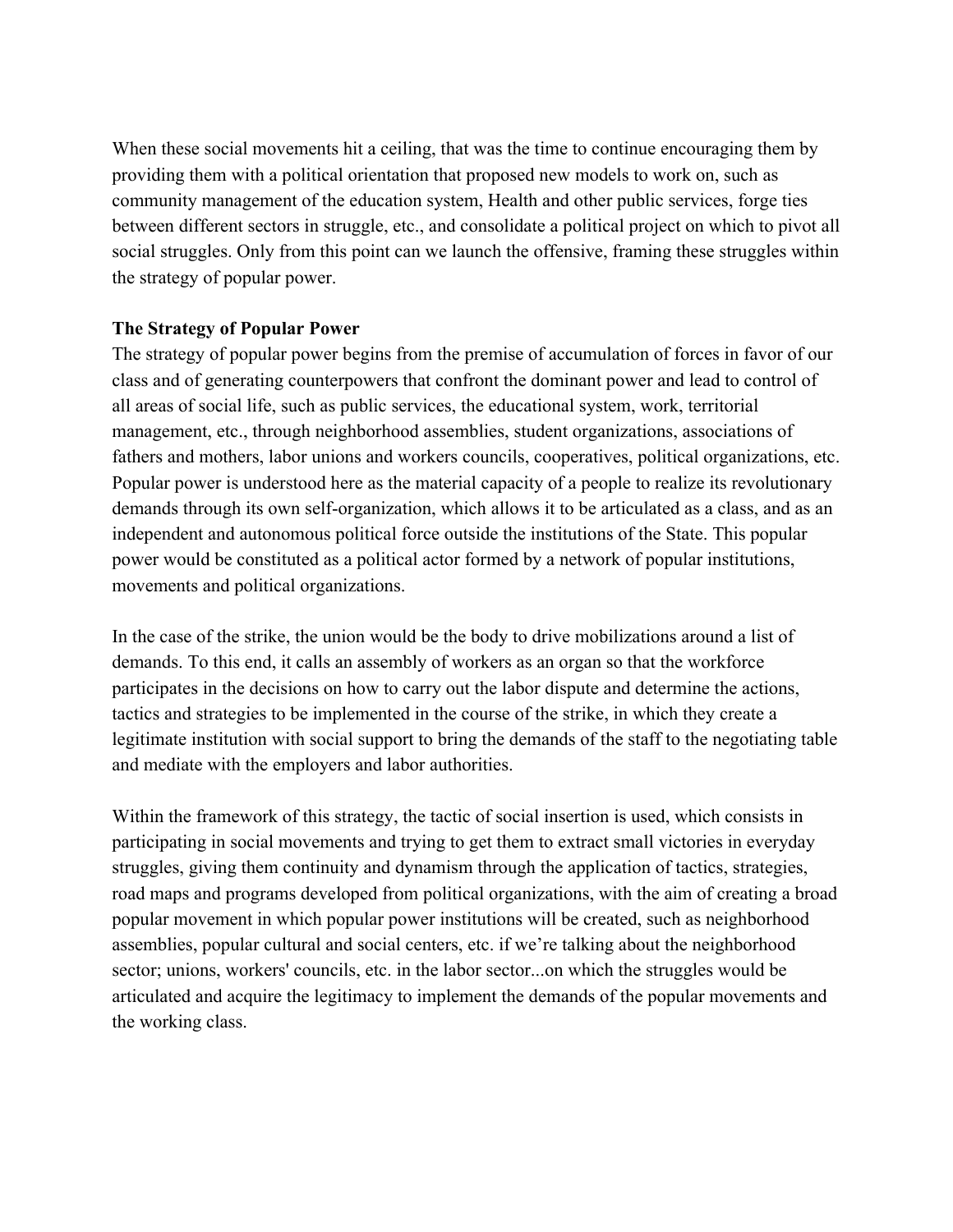In order to carry out this strategy, it must be embodied in revolutionary political programs and have the necessary structures to bring these programs to the popular movements so that road maps are created and implemented.

#### **The Program and the Cadre Organization**

The program is a document that gathers the lines and tactical and strategic objectives to be reached and it varies depending on which of those objectives and what strategies should be pursued. In other words, why do we need political programs? To mark objectives and actions for implementation in the revolutionary process following a strategy, creating the necessary structures to carry out tasks and have a clear direction, in the sense of having an orientation, a "North" to build a revolutionary political project and articulate the pivotal struggles of that project. We can distinguish two types:

**Minimum programs.** That is the program which gathers the objectives to be reached in the immediate moment and medium term, preparing the way toward socialism by strengthening the real power of popular movements to have an impact on the most immediate problems for the working class such as housing, work, public services, territorial issues, etc. It could also be said that the minimal program would be a transitional program and that it is framed within the strategy of popular power as a path to reach socialism.

It's worth adding that roadmaps and agendas make up part of the programmatic tasks. The former consist of lines of concrete action in a specific sphere in order to advance in the short term. The latter, are schedules of actions to take and are not only mobilizations, but also meetings, assemblies, the building of structures, establishing agreements, etc.

- **Maximum programs**. The purpose-driven program where we express the political project or new model for the society that we want: socialism. And the political path we opt for: anarchism. Here are gathered the measures to take once capitalism is defeated, such as the socialization of the means of production and, consequently, the reorganization of the productive model in general, urban reorganization, the organization, management and administration of resources and territory… and all questions that must be dealt with to get the new model for society underway. This program is related to the previous one inasmuch as it is the frame upon which the minimal programs are created and adapted to a given situation, and it is these programs that establish the final objective, preventing the minimal programs from ending up without any political direction. The relationship between them is essential in order to advance the revolutionary process, the minimal program being part of these.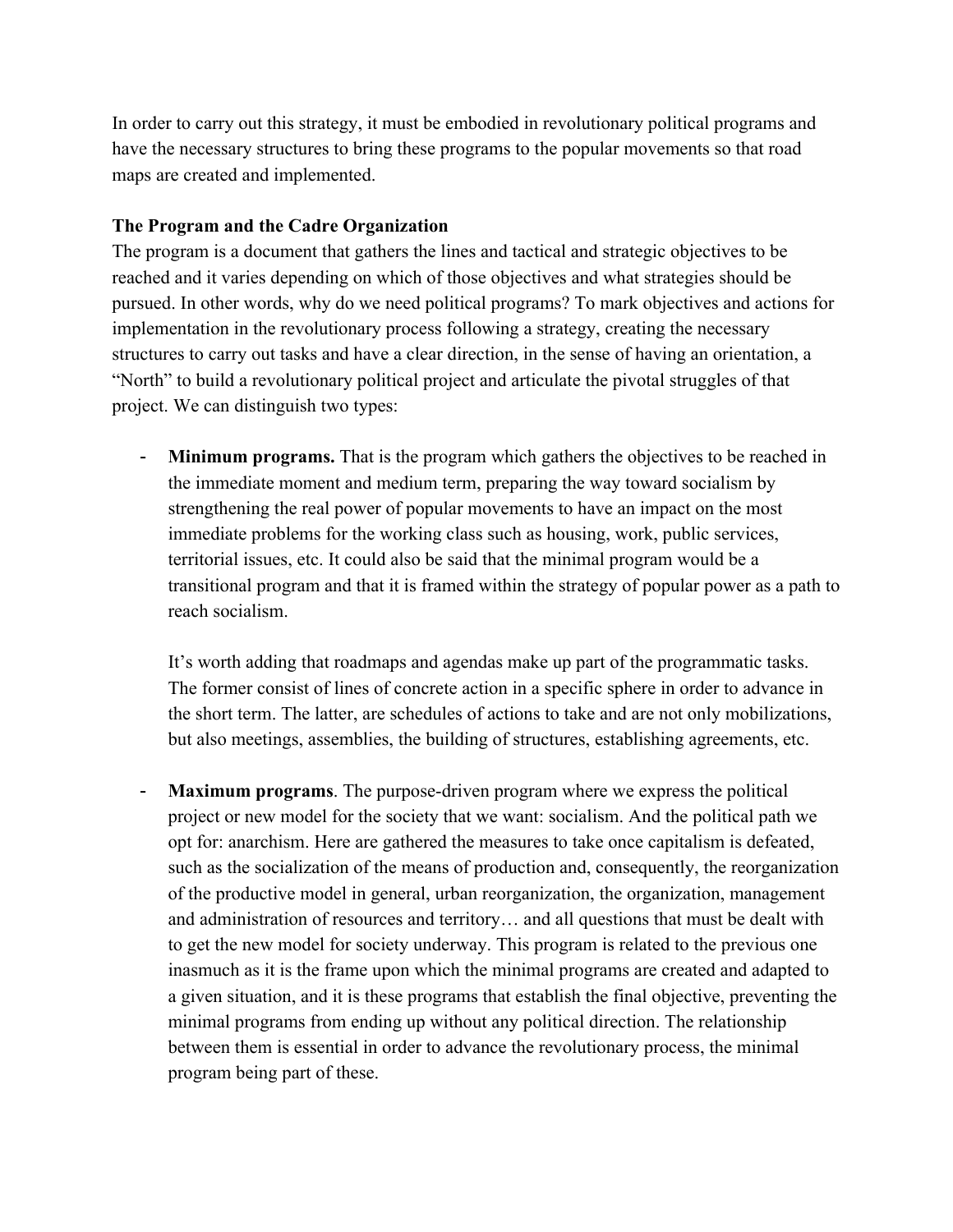It is important to distinguish between these types of programs since, while the maximum program does not vary much and is not applicable in the short or medium term (in the long term will depend on the trajectory of the revolutionary political forces); the minimum program will necessarily go through modifications since it will have to be updated to the changes in situation, whether for factors external to the movement (capitalist crises, changes in government and laws, changes in the cycles of social movements…), or for internal factors (organization of counterpowers in the neighborhoods, multisectorality in social movements, growth and radicalization of the labor movement, etc).

Nevertheless, there is a different view in terms of the programmatic question, which only considers the maximum program without the necessity of making a minimal program. In its stead, the roadmaps would be the elaboration of goals, tactics and strategies based on the maximal program, adapted to a given situation and linked to the reality in which such roadmaps are created.

In current anarchism, at least on the level of the Spanish State, some collectives and affinity groups have goals that are similar to maximum programs whose points of unity include the abolition of Capitalism and the State, generalized self-management, collectivization, the free federation of territories, etc. But lacking strategies, minimal programs and roadmaps that permit them to advance within the immediate situation toward the ultimate goal, those affinity groups aren't capable of making any material changes, nor of serving as a political reference for popular movements, since the program is not adapted to the immediate social reality, but to a distant goal and incapable of materializing given the current correlation of forces. Therefore, it is essential to have a minimal program if we really want to effect change. On the other hand, it would also not be viable to take on the minimal program as the only one since the necessary revolutionary direction to get to Socialism would be lost.

The programs would be carried out among the popular movements in harmony with the cadre organization, that is to say, an organization formed by militants with training in different disciplines of the social sciences (politics, economics, history…), with experiences in social struggles and leadership capacity both within the organization and in the struggles in which they are involved, who are organized into an internally cohesive entity, voluntary discipline and some shared strategic and political lines. The role of this type of organization will be, in addition to programmatic tasks, creating conjunctural analysis, develop and implement strategic plans, have links and insertion with the popular movement, bring roadmaps based on minimal programs to the social struggles, etc.

## **The Communications Strategy**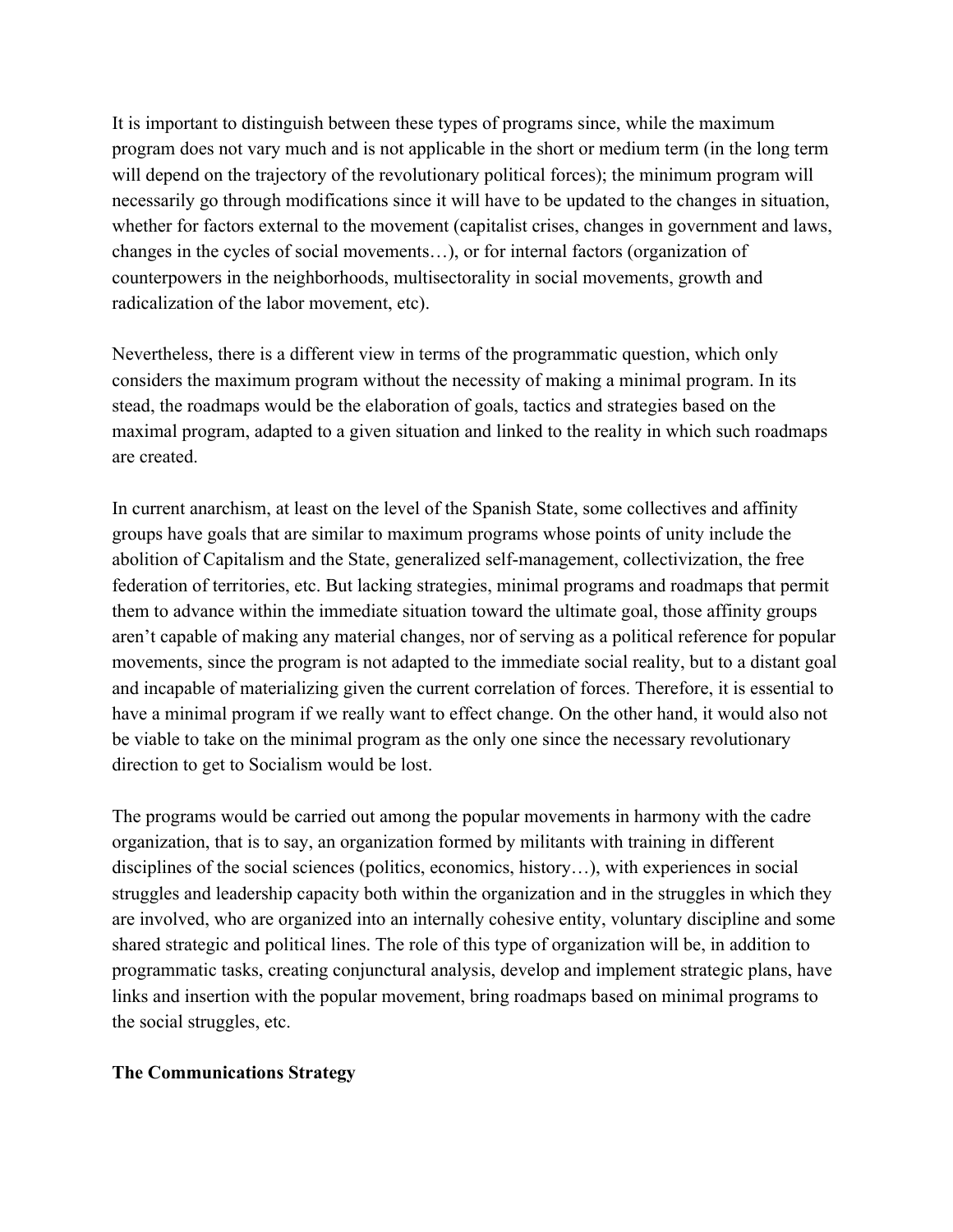Our political option is framed within a mass oriented project, that is that we should count on the social majorities to build popular power. For that, in our current information society, we need to elaborate an adequate communications strategy to have as much dissemination and impact as possible.

A successful communications strategy would be able to distinguish the different sectors of the public we address, and also be able to adapt slogans to audiences in any given situation without falling into abstractions. Simply put, by speaking openly about Anarchism to the rest of the population, we'll only scare them away. For example, if we speak to the public or to the social movements with the same terms that we use within our milieu, many things could be misinterpreted or simply not understood. And if we make a speech ahead of or behind the current times, or simply not in touch with reality and therefore full of rhetoric, we would fall into abstractions.

*Within the combative union, they have as a clear objective the socialization of the means of production and worker control of enterprise. However, they know that if they use these words to try to mobilize the rest of the workforce, it would end up as nothing but pretty rhetoric without laying out real issues, proposals and roadmaps that enable the mobilization and organization of the workforce to reach the most immediate objectives, which are to stop the cuts and improve existing conditions.*

*To that end, instead of charging directly against the other unions, it critiques what their upper leadership does and tries to approach their rank and file in the same way as the rest of the non-union workforce. The method of dissemination in the workplace of creating open assemblies with an agenda that includes preparing and organizing a strike, in this case, would be a wise choice.*

An example of why we should utilize different discursive levels is seen in the purely scientific and accessible scientific language; while the former is expressly technical and only understood by scientists, the second is a language adapted to be understandable by the majority of the population. Both discursive elements transmit the same theses, but vary only by the language used. In this sense and as an example, to refer to our political project internally we could speak of Social Anarchism, Communism and/or Libertarian Socialism; when speaking to social movements as popular power; and for the public, as political and economic democracy.

*The strikers realized that media silence could be one of the keys to their defeat, since they run the risk of falling into isolation and the criminalization of the labor conflict putting public opinion against the workers. Thus, they have to play the media field by bringing the conflict out of the workplace: to the streets, to the neighborhoods, to join with other*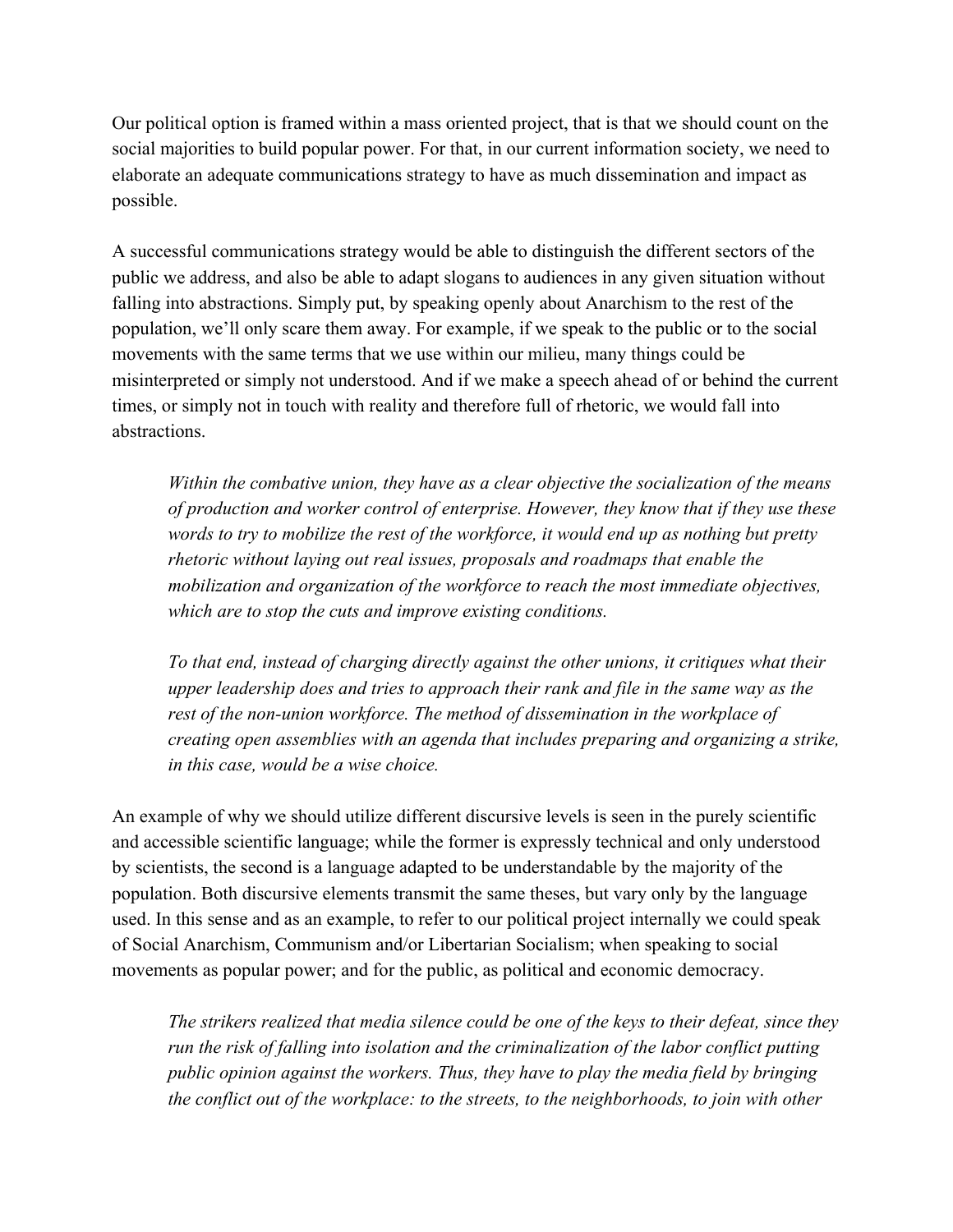*social movements and labor conflicts, to hold press conferences, to generate audiovisual content and use speech that is familiar, sincere and realistic, that dovetails with the demands of transit riders to generate mutual understanding and awaken popular and class solidarity.*

In addition to the level of discourse, it would also be necessary to place goals on the table such as an aesthetic renovation, having our own professional media to achieve more constant media coverage of our movements, organizations, political proposals, actions and any social issues linked to our project, create an easily recognizable public image for our movement, a movement with its own identity as well as a presence in mainstream media. All of that would make up a communications strategy, keeping in mind that the media needs to be backed by a real popular movement.

#### **In Short**

The strategic vision is a look at reality from the point of view of social transformation, one coming from the same reality and the dynamics within it, overcoming ideological bias, stagnation and defeatist attitudes. A lack of strategic vision keeps us from building a revolutionary movement. A strategy is necessary because we take on the class struggle as a protracted war where we position ourselves in favor of the working class, seeking the victory of our class over the current dominant class: the capitalist and proprietarian class. To carry out our strategic objectives, first we need to articulate ourselves politically, build a new model of Libertarian movement and consolidate a socialist political project, to begin elaborating common plans of action and a program to put together the new societal model that we want: Socialism, from which we can carry out minimal programs or roadmaps with the goal of advancing in the current conjuncture. In these roadmaps, we will address the social problems that the working class currently experiences, solving them through the strategy of popular power and the tactic of social insertion. While we consolidate this new tendency, it is essential to have a good communications strategy.

This adaptation, updated as time goes on, seeks to be a small contribution to the necessary changes that would consolidate a revolutionary Anarchism with the capacity to intervene socially and politically on the scene. There is much work ahead to be done and a long road to walk. This is only the beginning of a project that is being built little by little and whose fruit we hope to see in the coming years. First, then, we must start identifying the errors we come across so as to learn from them and fix them; changes in militant culture, building a new movement model, organizational structuring, coordination and insertion in the fronts, the creation of common plans of action for the entire Libertarian movement, the consolidation of a political project and a revolutionary program, the recovery of communal values and a popular culture based on solidarity and social struggle, grounding ourselves in the reality we face to start socializing our